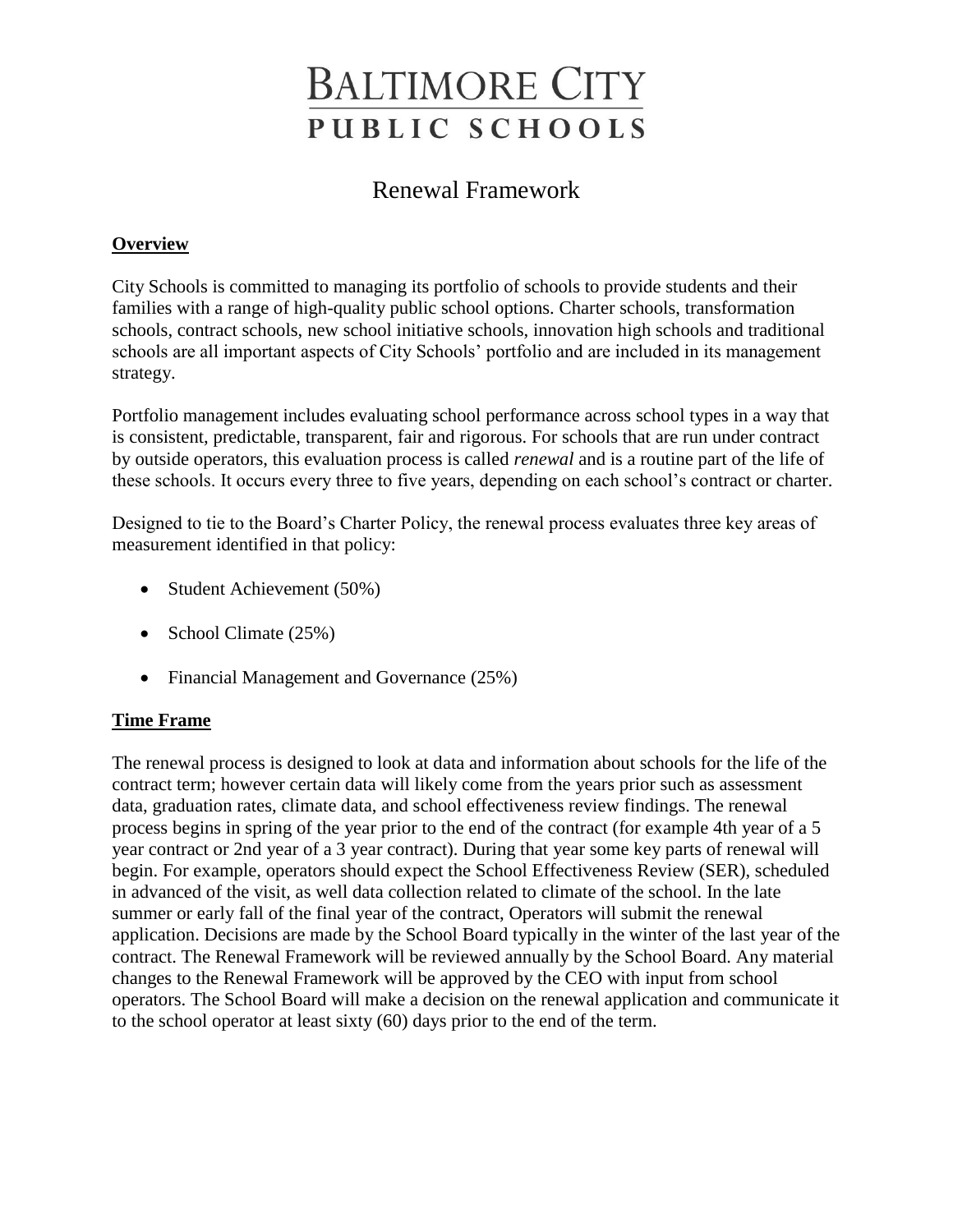#### **Student Achievement**

- **Performance on state assessment** Assesses the school's performance on the MCAP or other state assessment in the year prior to renewal.
- **Trends in performance on state assessment –** Assesses the school's progress over time on the MCAP or other state assessment.
- **Student Growth on state assessment** Assesses degree to which the school has increased the academic performance of individual students. (*For elementary and middle grades only)*
	- o Student Growth Percentile Percentage of students who have improved scale score over their baseline score. Percentages are calculated by comparing growth of scale score to other students with the same baseline score.
- **Alternative Assessments** Schools can opt to use the NWEA's MAP assessment in place of other assessments to demonstrate absolute performance and student growth. If using NWEA, the performance categories in the rubric will be tied to the school's National Percentile Rank on the NWEA.
	- o If operator desires to use an alternative assessment, such changes are subject to the approval of the CEO designee. If the School Operator requests usage of an alternative assessment to measure growth, the CEO designee will consider the request in good faith. The CEO designee shall not unreasonably withhold its approval to any such changes. Requests to use an alternative assessment for this measure should be submitted at least one year prior to the beginning of the renewal process.
- **College and Career Readiness** *- For high school grades, College and Career Readiness will now replace the student level progress measure.*

School receives credit when a student achieves at least one of the criteria for each component:

- o **Participation=25%, includes:** Diploma-track 12<sup>th</sup> graders who took SAT, ACT, AP or IB exams in math or English, or who were enrolled in creditbearing college courses or enrolled in CTE courses.
- o **Success=60%, meeting objective standard:**
	- 21 or higher on ACT composite of English and Reading or Mathematics;
	- 480 or above on SAT Reading and Writing or SAT Mathematics;
	- $\blacksquare$  3, 4 or 5 on any AP subject;
	- 4 or above on IB exams in any subject;
	- Earning a grade of C or higher in credit-bearing college coursework;
	- CTE completion/certification; or
- o **College Enrollment=15%:** Enrollment in a post-secondary institution within 16 months of high school graduation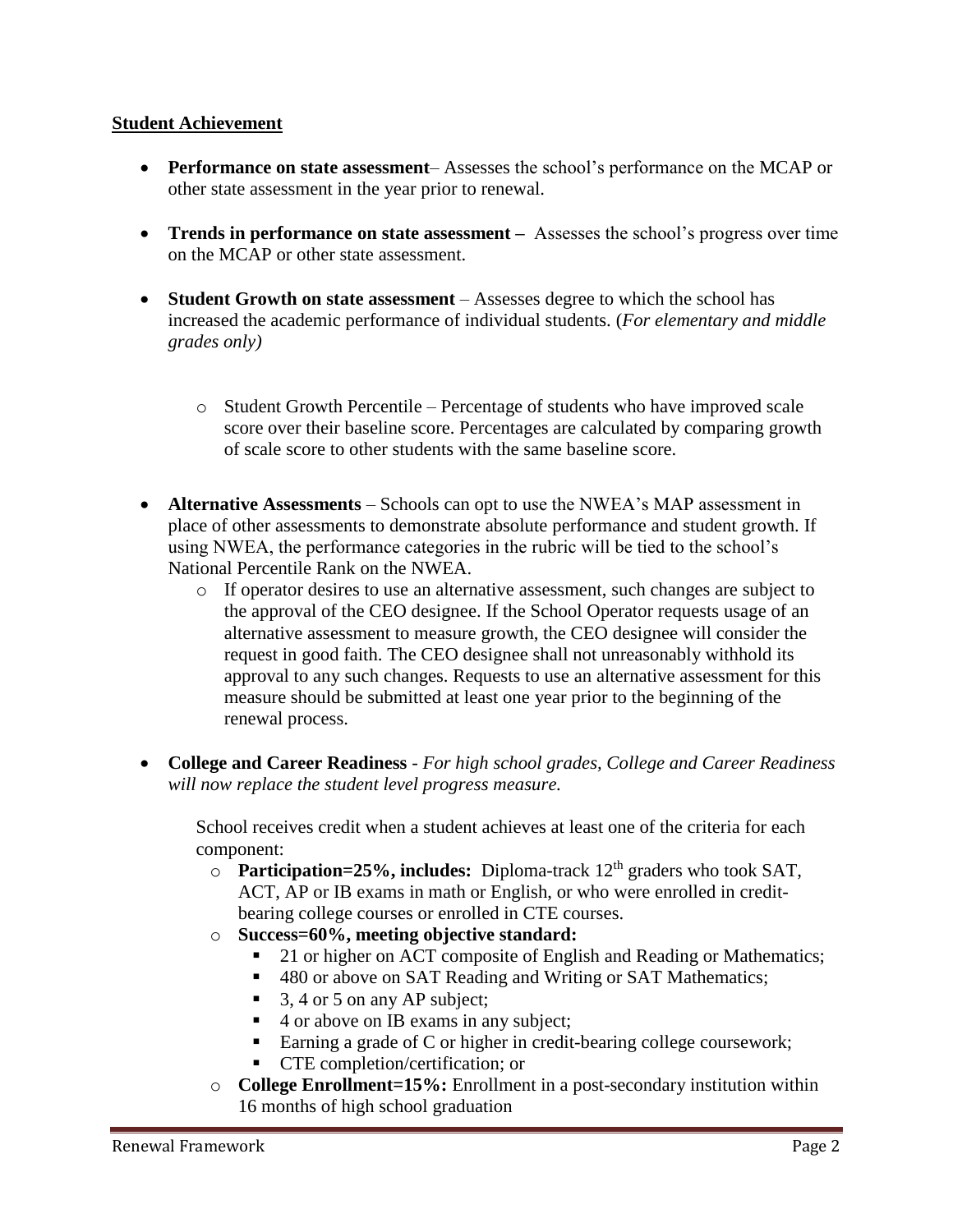### • **Four Year Cohort Graduation Rate**

- Fidelity to Charter/Review of Overall Application Applicants assess their own progress in a range of areas including progress towards original goals and vision, positive school culture and strong leadership. Applicants also assess their data and progress in a range of areas for all student subgroups including enrollment, attendance, cohort retention rates, dropout rates, choice data, waitlist/demand, etc. This report and any relevant evidence shall be included as part of the application for renewal and will be evaluated in accordance with the rubric by NCSAB.
- **Effective Programming for All Student Racial/Ethnic Groups** For schools with diverse student bodies, assesses whether they have delivered effective instruction for all student racial and ethnic groups as shown in the schools' data and their instructional practices and methods.

# **School Climate**

- **Ratings from School Effectiveness Review:** 
	- o Highly Effective Instruction
	- o Talented People
	- o Vision and Engagement
- **Parent, Teacher and Student Satisfaction**  Measures satisfaction using climate surveys such as City Schools' Schools surveys; schools can opt to substitute the 5Essentials Survey for City Schools' School surveys. If schools use the 5Essentials Survey the results will be evaluated in accordance with the SY 2015-16 rubric criteria (the last year 5Essentials was used by the district).
- **Cohort Retention Rate** Measures the number of students who remain at a school two years after entry at the normal entry-level grade, divided by the number of students who enroll at the beginning of the entry year. This measure follows the same students from entry to the beginning of the school year two years later. The student cohort is not "adjusted" for transfers in or out. It includes students who have been held in grade.
- **Chronic Absence**  Measure is based on a review of the school's chronic absence data, the renewal application including any explanation of the data, strategies and evidence of strategies to address chronic absence issues included in the application.
- **Suspensions**  Measure is based on a review of the school's suspensions data, the renewal application including any explanation of the data, strategies and evidence of strategies to address chronic absence issues included in the application.